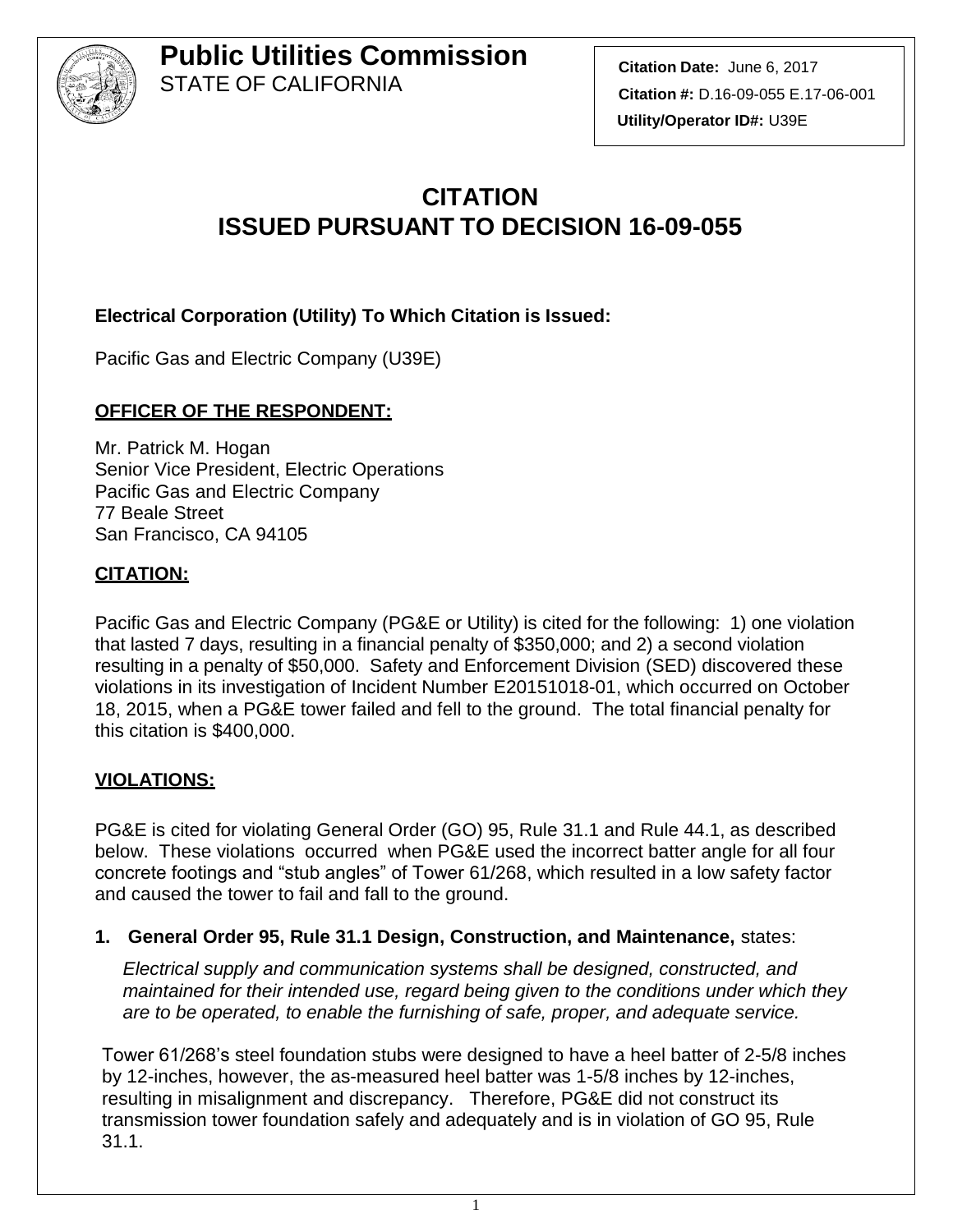

PG&E's employees discovered the misalignment on September 9, 2015 and proceeded with constructing the tower without correcting the misalignment.

### **2. General Order 95, Rule 44.1 Installation and Reconstruction,** states:

*Lines and elements of lines, upon installation or reconstruction, shall provide as a minimum the safety factors specified in Table 4.*

GO 95, Rule 44.1 requires the minimum safety factor of a steel tower of Grade "A" construction, including its foundation, to be 1.5. SED staff concluded that PG&E did not construct Tower 61/128's foundation stubs to meet GO 95's minimum safety factor, as the tower had an actual safety factor of 0.62. Therefore, PG&E is in violation of GO 95, Rule 44.1.

The tower was erected on September 9, 2015 and was in operation from October 11, 2015 through October 18, 2015 (7 days) with a subpar safety factor.

### **ENCLOSURES:**

The following enclosures were used to establish the findings of fact:

*Enclosure 1 – SED Incident Investigation Report, dated February 25, 2017 Enclosure 2 – PG&E Moss Landing Tower Collapse Direct Cause Analysis Enclosure 3 – PG&E Moss Landing Tower Collapse Root Cause Analysis Enclosure 4 – Root Cause Analysis Report Addendum*

### **STATEMENT OF FACTS**

The above violations are documented in the attached *Enclosure 1 – SED Incident Investigation Report* which is based on the following: SED's field observations, SED's lab observations, interviews conducted, and review of the Moss Landing Tower Collapse reports prepared by Exponent on behalf of PG&E (Enclosures 2, 3, and 4).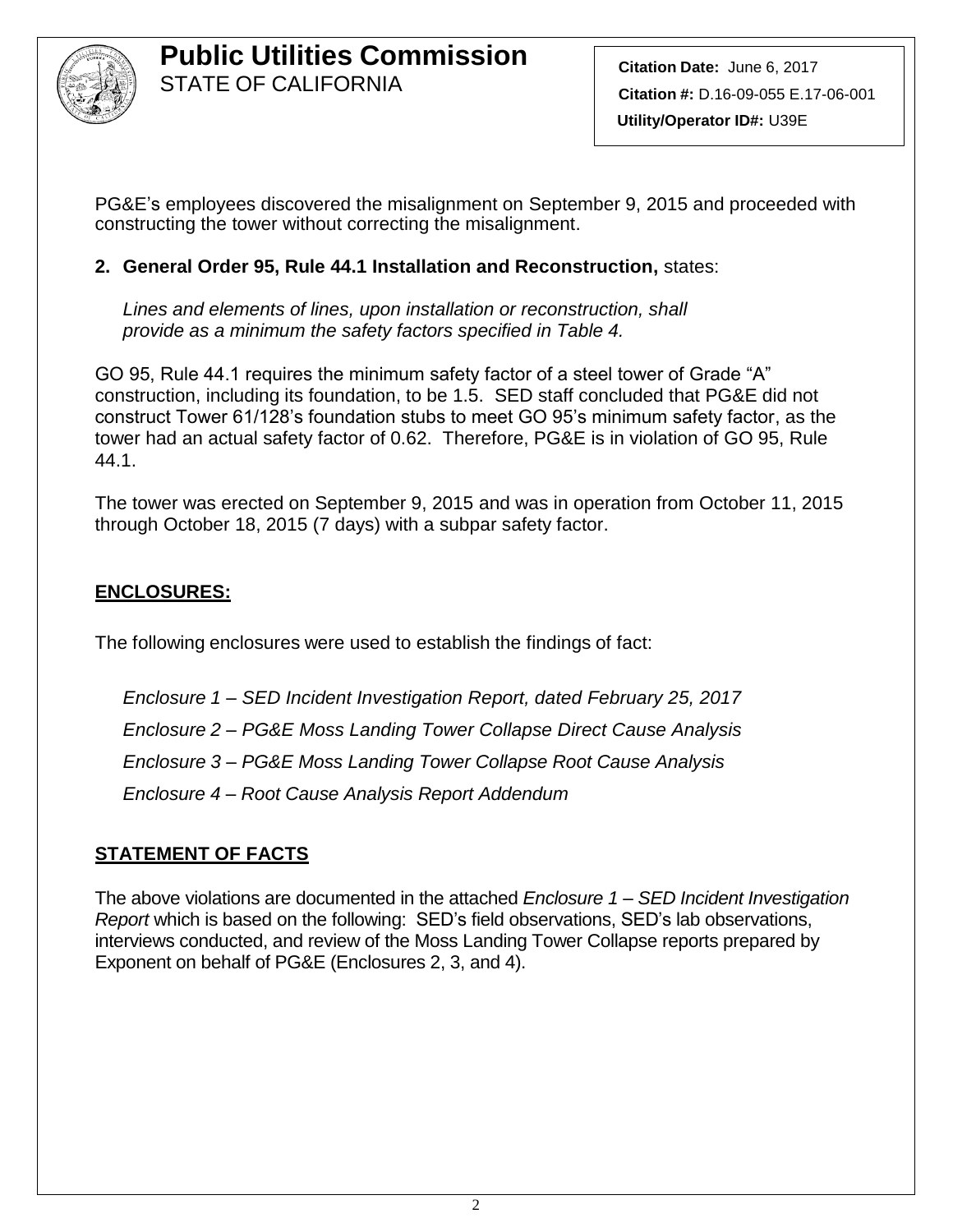

STATE OF CALIFORNIA

### **SED CITATION ANALYSIS**

| <b>Element</b>                                         | <b>Staff Finding</b>                                                                                                                                                                                                                                                                                                                                                                                                                                                                                                                                                                                                                                                                                                      |
|--------------------------------------------------------|---------------------------------------------------------------------------------------------------------------------------------------------------------------------------------------------------------------------------------------------------------------------------------------------------------------------------------------------------------------------------------------------------------------------------------------------------------------------------------------------------------------------------------------------------------------------------------------------------------------------------------------------------------------------------------------------------------------------------|
| Number of violation(s) and<br>duration of violation(s) | One violation of GO 95, Rule 44.1 from October 11,<br>2015 to October 18, 2015, (7 days) for constructing<br>and operating a tower with a safety factor of 0.62.                                                                                                                                                                                                                                                                                                                                                                                                                                                                                                                                                          |
|                                                        | One violation of GO 95, Rule 31.1 for improperly<br>installing the tower on September 9, 2015.                                                                                                                                                                                                                                                                                                                                                                                                                                                                                                                                                                                                                            |
| Severity or gravity of the offense                     | The incident resulted in damage to utility<br>infrastructure (approximately \$3,018,000), claims<br>made against the utility (approximately \$467,000 as<br>of 3/17/17), and a sustained outage for 17 hours to<br>55,000 customers. Violations described in this<br>citation did not create a significant hazard to public<br>safety.                                                                                                                                                                                                                                                                                                                                                                                    |
| Conduct of the utility                                 | Prior to the incident, PG&E had inadequate<br>maintenance of legacy drawings, inadequate process<br>for transfer of design-related information to<br>construction crews, and inadequate training for<br>dimensional tolerances and field issues. PG&E did not<br>have a practice of documenting as-built dimensions<br>and ensuring infrastructure met design requirements.                                                                                                                                                                                                                                                                                                                                               |
|                                                        | At the time of the installation, PG&E incorrectly<br>constructed the footings of the tower and connected<br>the tower segments by force, resulting in an<br>inadequate safety factor. The inadequate safety<br>factor violation was not detected when the tower crew<br>did their final inspections before putting the tower into<br>service.                                                                                                                                                                                                                                                                                                                                                                             |
|                                                        | After the incident, PG&E contracted Exponent to<br>investigate causes and implemented corrective<br>actions based on Exponent's recommendations.<br>PG&E updated its standards for steel specifications,<br>raised steel from a low risk to a high risk item, made<br>recommendations to fabricator for improving steel<br>fabrication, conducted an assessment of all steel<br>currently in stock to remove "out of specification"<br>steel, conducted field assessments for all towers<br>installed in the last 24 months (from 5/19/16),<br>reviewed current practices, and made<br>recommendations to employees engaged in tower<br>footings and structure erection on improving practices<br>and skill requirements. |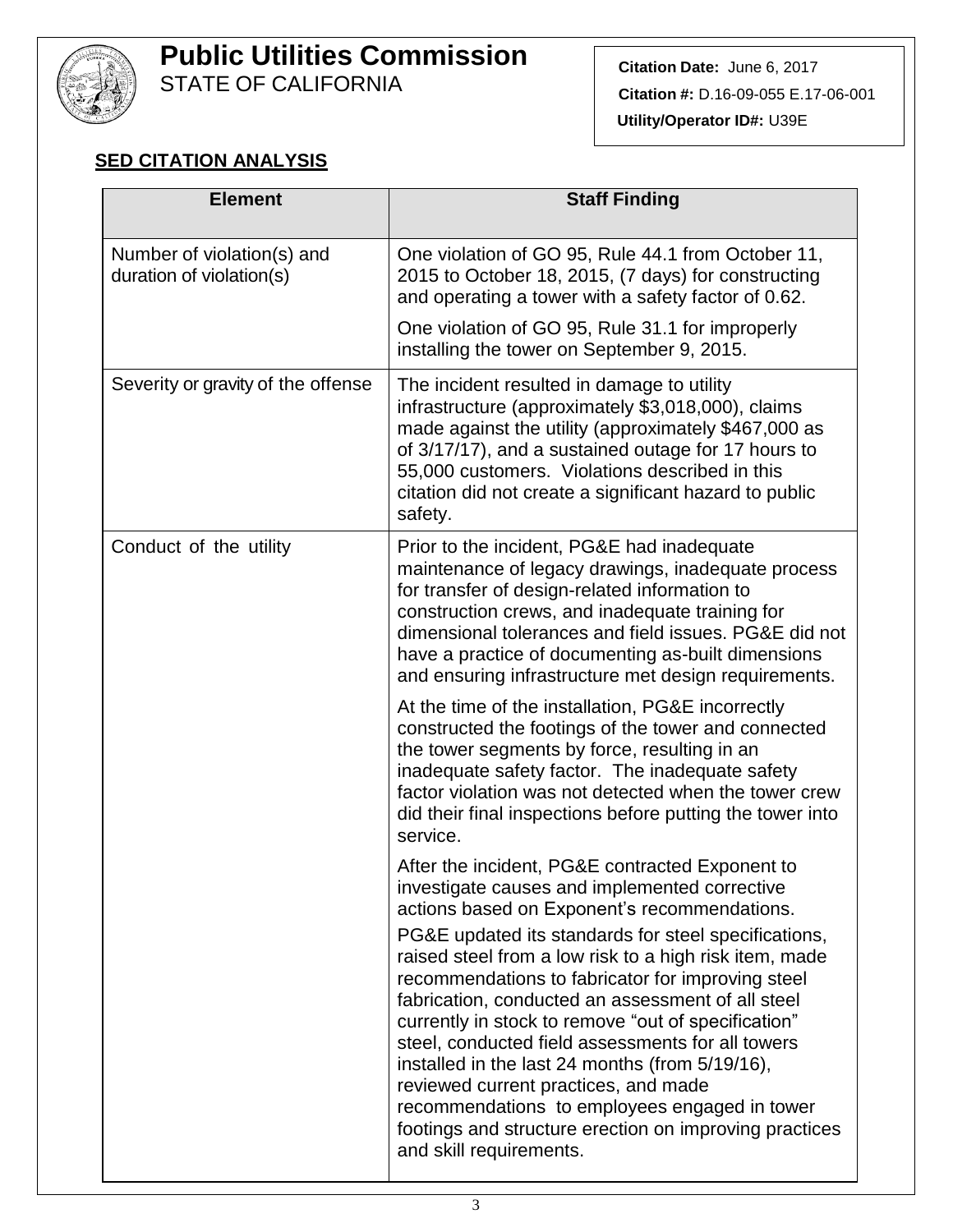

STATE OF CALIFORNIA

| Prior history of similar<br>violation(s) | SED's incident investigations have found PG&E in<br>violation of GO 95, Rule 31.1, 37 times since 1999.<br>Examples include:<br>E20051002-02 – PG&E in violation of Rule 31.1 for<br>failing to show that a pole met the safety factors<br>specified in Rule 44.1. |
|------------------------------------------|--------------------------------------------------------------------------------------------------------------------------------------------------------------------------------------------------------------------------------------------------------------------|
|                                          | E20080127-01 – PG&E in violation of Rule 31.1 for<br>failing to perform repairs on a pole in a timely<br>manner.                                                                                                                                                   |
|                                          | SED's incident investigations have found PG&E in<br>violation of GO 95, Rule 44, 6 times since 1999.<br>Examples include:                                                                                                                                          |
|                                          | E20051002-02 - PG&E in violation of Rule 31.1 for<br>failing to show that a pole met the safety factors<br>specified in Rule 44.1.                                                                                                                                 |
|                                          | E20071204-02 - PG&E in violation of Rule 44.3 for<br>not maintaining minimum pole safety factors listed<br>in Rule 44.1, Table 4.                                                                                                                                  |
|                                          | E20111219-02 - PG&E in violation of Rule 44.1 for<br>not maintaining line and elements of the line safety<br>factor.                                                                                                                                               |
|                                          | E20120228-01 – PG&E in violation of Rule 44.3 for<br>not maintaining minimum pole safety factors listed<br>in Rule 44.1, Table 4.                                                                                                                                  |
| Self-reporting of the violation          | Not self-reported; SED discovered the violations<br>during investigation of the reported incident.                                                                                                                                                                 |
| Financial resources of the utility       | 5.4 million electric customers; 4.3 million natural gas<br>customers; \$7.094 billion authorized General Rate<br>Case revenues for test year 2014.                                                                                                                 |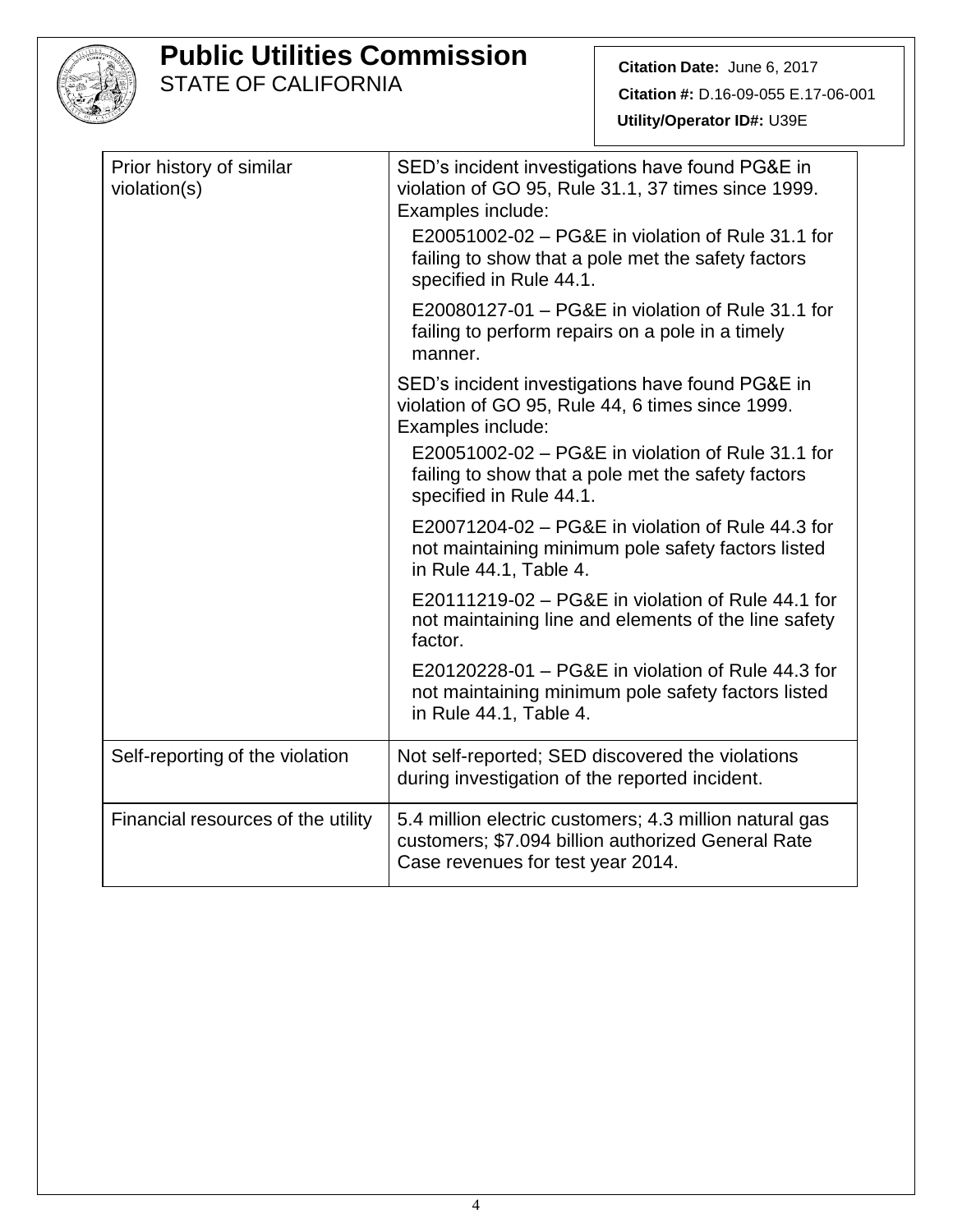

STATE OF CALIFORNIA

| The totality of the circumstances                                            | Aggravating factors included the consequences of the<br>incident (infrastructure/environmental damages and<br>customer outages) and deliberate force fitting of the<br>tower segments.                                                                                                                          |
|------------------------------------------------------------------------------|-----------------------------------------------------------------------------------------------------------------------------------------------------------------------------------------------------------------------------------------------------------------------------------------------------------------|
|                                                                              | Mitigating factors include the actions taken to address<br>the violations and to prevent future occurrences once<br>the utility recognized the underlying issues. To SED's<br>knowledge, this is the first incident in which a new<br>transmission structure failed due to incorrect<br>construction practices. |
|                                                                              | Other factors to consider are that PG&E was generally<br>cooperative during SED's investigation, and PG&E<br>possesses sufficient financial resources to pay the<br>penalties.                                                                                                                                  |
| The role of precedent                                                        | Not applicable. To SED's knowledge, this is the first<br>incident in which a new transmission structure failed<br>due to incorrect construction practices.                                                                                                                                                      |
| <b>Resultant Citation Taking All</b><br><b>Of These Factors Into Account</b> | \$400,000                                                                                                                                                                                                                                                                                                       |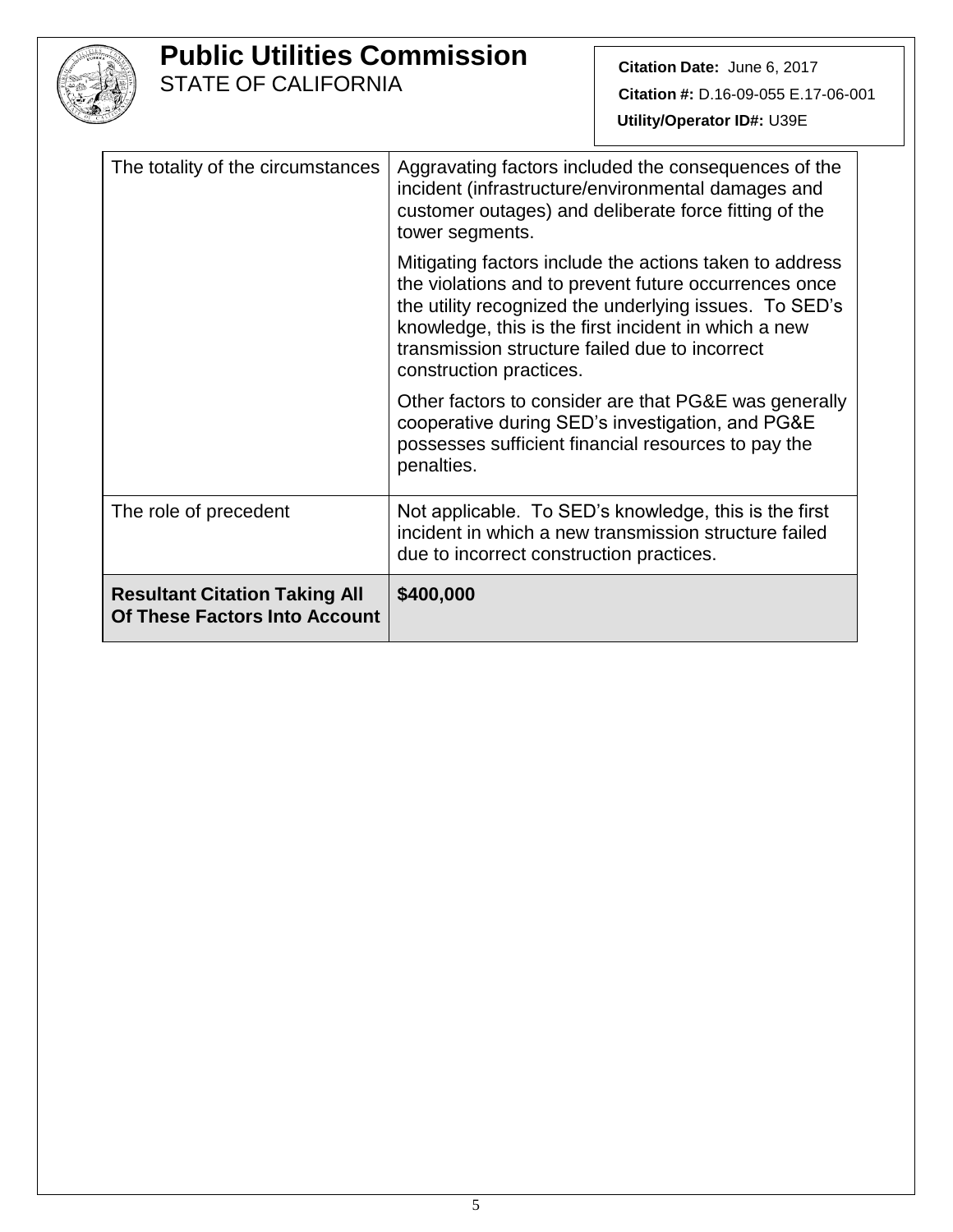

**Citation Date:** June 6, 2017 **Citation #:** D.16-09-055 E.17-06-001 **Utility/Operator ID#:** U39E

### **RESPONSE:**

\_\_\_\_\_\_\_\_\_\_\_\_\_\_\_\_\_\_\_\_\_\_\_\_\_\_\_\_

Respondent is called upon to provide a response to this Citation by: **5:00 PM on July 6, 2017**. By way of such response, Respondent, **within 30 calendar days,** must either pay the amount of the penalty set forth in this citation<sup>1</sup>, or appeal<sup>2</sup> the citation. In addition, the Respondent must do one of the following:

- (1) For violations constituting immediate safety hazards: Respondent must immediately correct the immediate safety hazards.
- (2) For violations that do not constitute immediate safety hazards: Violations that do not constitute immediate safety hazards must be corrected within 30 days after the citation is served. If said violations that do not constitute immediate safety hazards cannot be corrected within 30 days, then the Respondent must submit a detailed Compliance Plan to the Director of SED within 30 days after the citation issues, unless the utility and the Director of SED, before the expiration of the 30 day period, agree in writing to another date, reflecting the soonest that the Respondent can correct the violations. The Compliance Plan must provide a detailed description of when the violation will be corrected, the methodology to be utilized, and a statement supported by a declaration from the Respondent's Chief Executive Officer or appropriate designee (CEO Declaration) stating that in the Respondent's best judgment, the time that will be taken to correct the violation will not affect the safety or integrity of the operating system or endanger public safety.

Note: Respondent will forfeit the right to appeal the citation by failing to do one of the options outlined above within 30 days. Payment of a citation or filing a Notice of Appeal does not excuse the Respondent from curing the violation. The amount of the penalty may continue to accrue until a Notice of Appeal is filed. Penalties are stayed during the appeal process. A late payment will be subject to a penalty of 10% per year, compounded daily and to be assessed beginning the calendar day following the payment-due date. The Commission may take additional action to recover any unpaid fine and ensure compliance with applicable statutes and Commission orders.

<sup>1</sup> For fines paid pursuant to Pub. Util. Code §2107 and D.16-09-055 Respondent shall submit a certified check payable to California Public Utilities Commission using the attached Citation Payment Form. Upon payment, the fine will be deposited in the State Treasury to the credit of the General Fund and this citation will become final.

<sup>2</sup> Respondent may Appeal this citation by completing and submitting a Notice of Appeal Form. Please see the attached document, "Directions For Submitting An Appeal To A Citation Issued Pursuant to Decision 16-09-055" for information on the appeals process and the attached "Notice of Appeal Of Citation Form."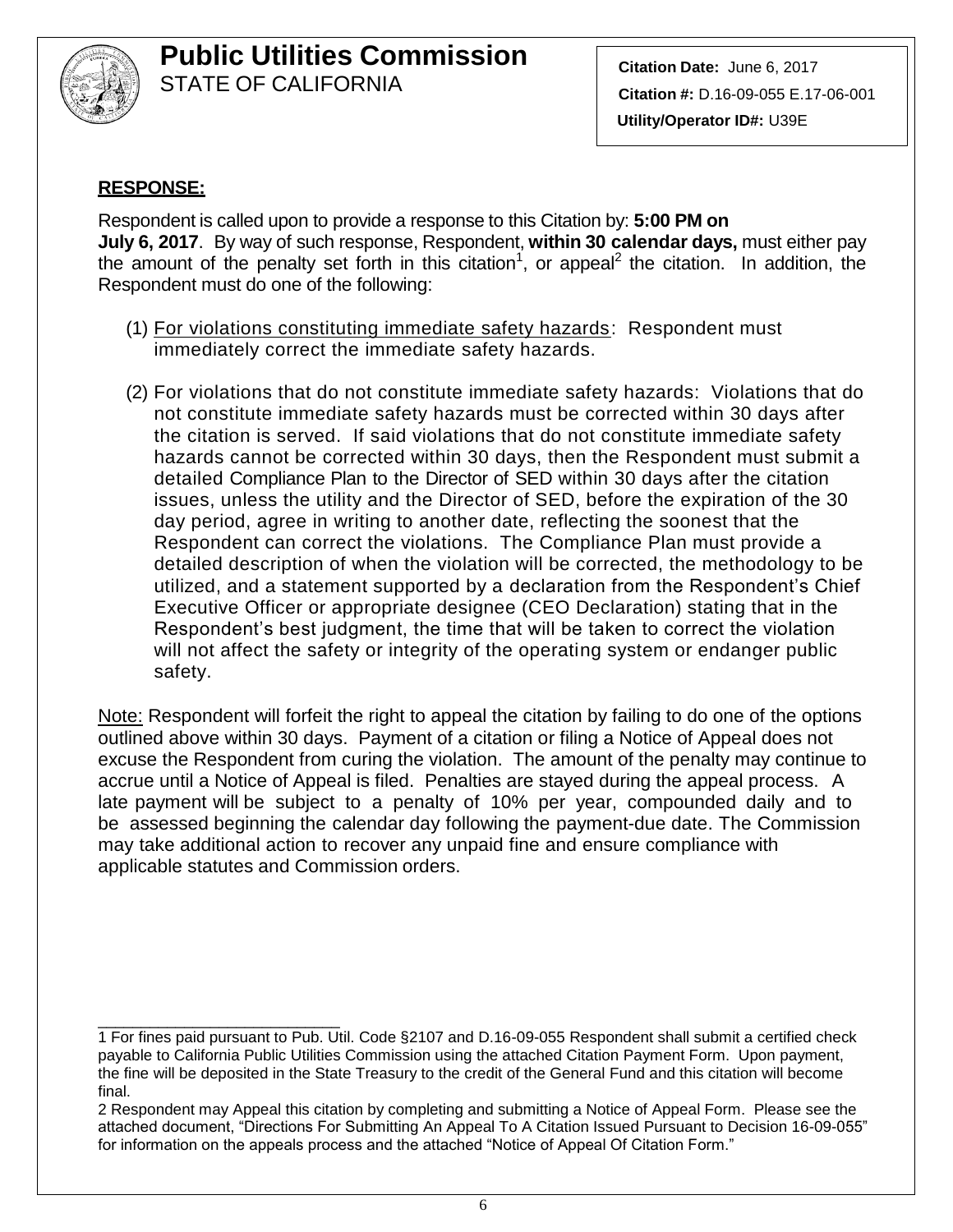

**STATE OF CALIFORNIA** 

Citation Date: June 6, 2017 Citation #: D.16-09-055 E.17-06-001 Utility/Operator ID#: U39E

#### **NOTIFICATION TO LOCAL AUTHORITIES:**

As soon as is reasonable and necessary, and no later than 10 calendar days after service of the citation is effected, Respondent must provide a notification to the Chief Administrative Officer or similar authority in the city and county where the violation occurred. Within 10 days of providing such notification, Respondent must serve an affidavit to the Director of SED, at the mail or e-mail address noted below, attesting that the local authorities have been notified; the date(s) for when notification was provided; and the name(s) and contact information for each local authority so notified.

The CPUC expects the Utility to take actions, as soon as feasible, to correct, mitigate, or otherwise make safe all violations noted on the Citation regardless of the Utility's intentions to accept or appeal the violation(s) noted in the Citation.

cause

Elizaveta Malashenko **Director Safety and Enforcement Division California Public Utilities Commission** 505 Van Ness Avenue San Francisco, CA 94102 elizaveta.malashenko@cpuc.ca.gov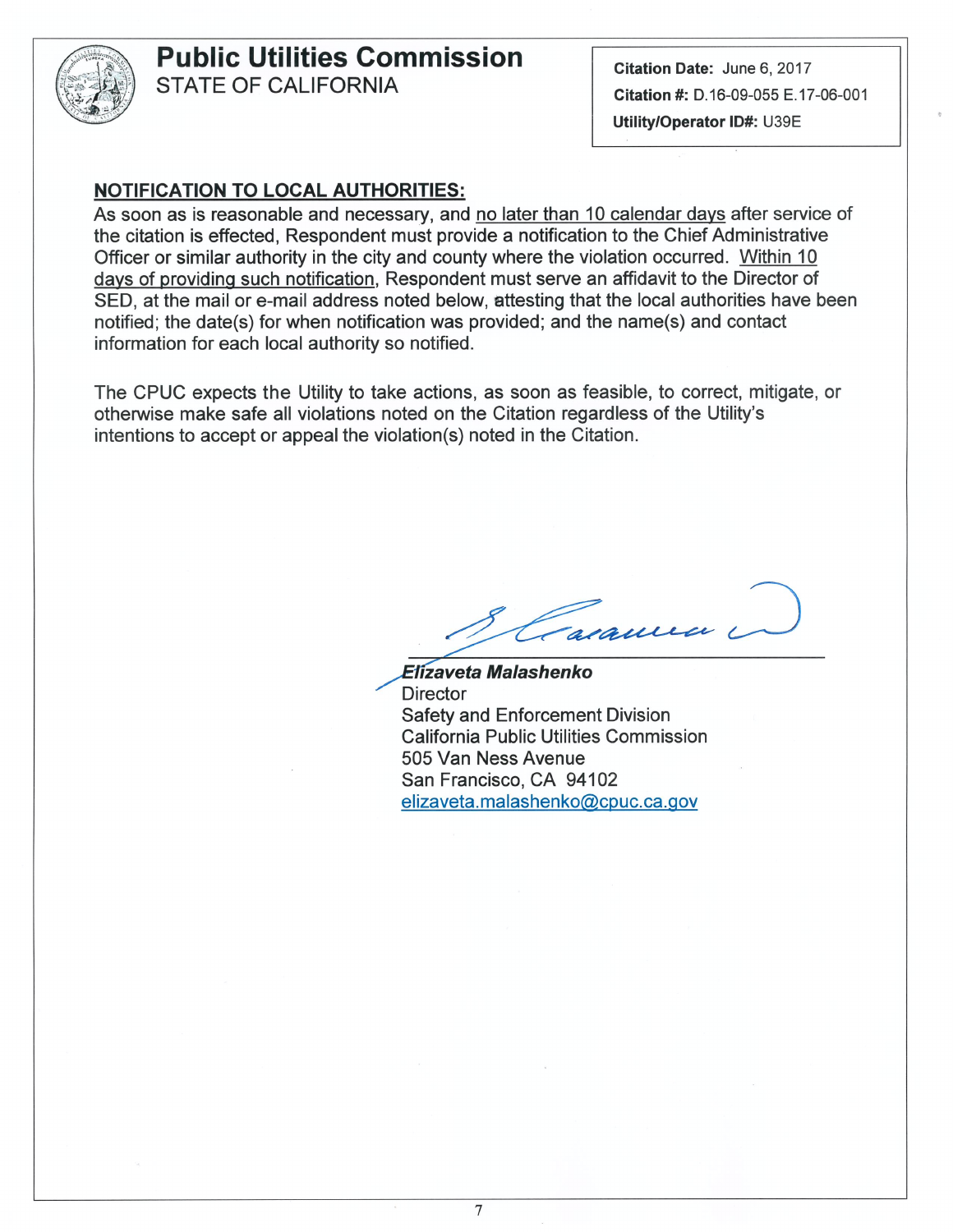

**Citation Date:** June 6, 2017 **Citation #:** D.16-09-055 E.17-06-001 **Utility/Operator ID#:** U39E

# **CITATION PAYMENT FORM**

| 1 (we)                             | hereby agree to comply with this citation                                              |
|------------------------------------|----------------------------------------------------------------------------------------|
|                                    |                                                                                        |
|                                    |                                                                                        |
|                                    | all work to make permanent corrections to any mitigated, or otherwise remaining        |
|                                    | concerns related to the violation(s) will be completed as noted in the Compliance Plan |
|                                    | we have submitted to the Director of SED and, herewith, pay a fine in the amount of    |
| \$<br>as included in the citation. |                                                                                        |

Signature of Electrical Corporation's Treasurer, Chief Financial Officer, or President/Chief Executive Officer, or delegated Officer thereof

(Signature) (Date)

(Printed Name and Title)

Payment must be with a certified check made payable to the *California Public Utilities Commission* and sent to the below address. Please include the citation number on the memorandum line of the check to ensure your payment is properly applied.

> **California Public Utilities Commission Attn: Fiscal Office 505 Van Ness Avenue San Francisco, CA 94102-3298**

**NOTE**: A copy of the completed Citation Payment Form must be sent to the Director of the Safety and Enforcement Division, via email or regular mail, to the address provided on the Citation.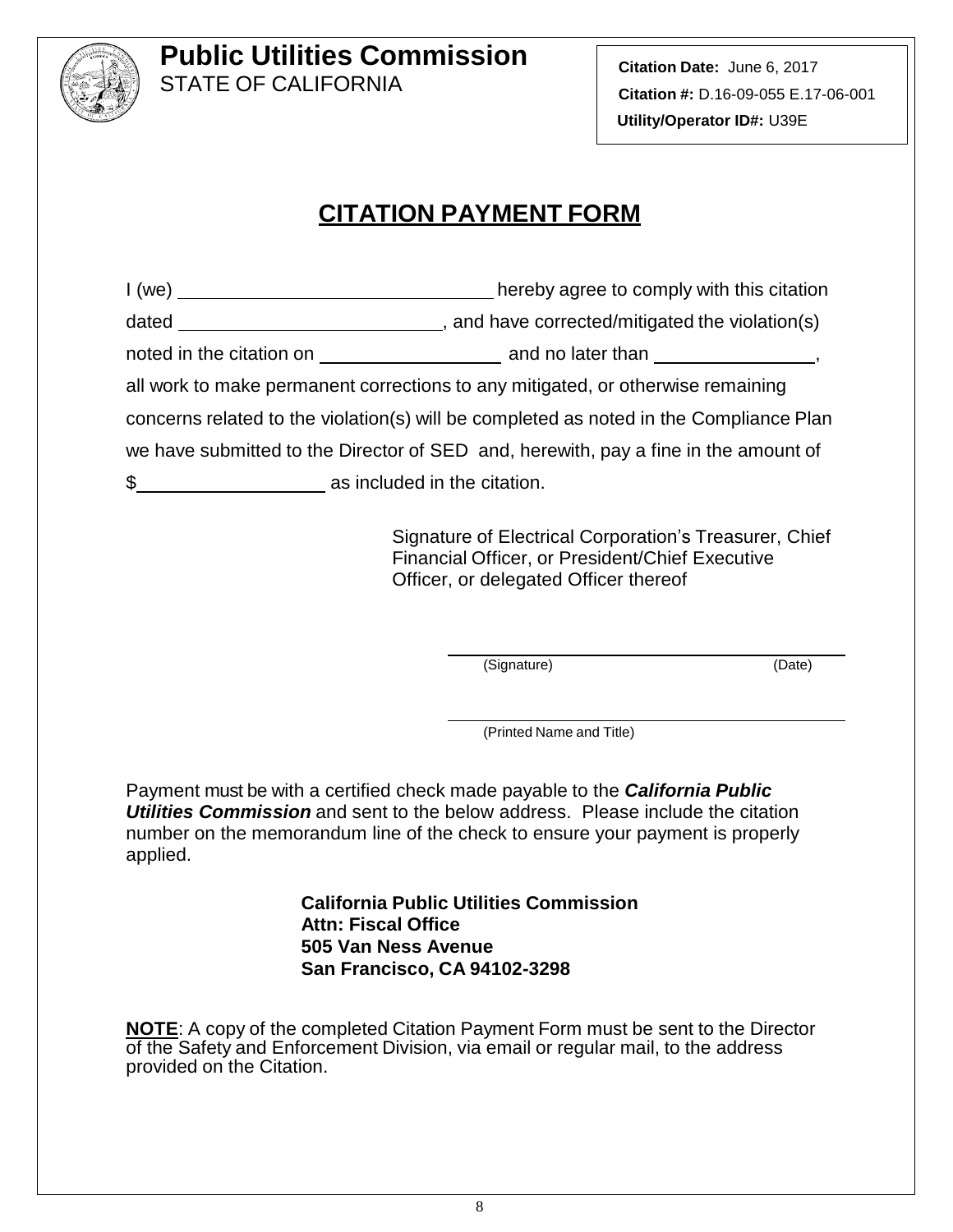

### **DIRECTIONS FOR SUBMITTING AN APPEAL TO A CITATION ISSUED PURSUANT TO DECISION 16-09-055**

Within 30 calendar days of the Respondent being served with a *CITATION ISSUED PURSUANT TO DECISION 16-09-055*, Respondent may appeal the citation. Beyond 30 calendar days of being served with the citation, Respondent is in default and, as a result, is considered as having forfeited rights to appeal the citation. The Respondent must still correct the violation(s) as instructed in the Response section of this citation.

To appeal the citation, Appellant must file a Notice of Appeal (including a completed title page complying with Rule 1.6 of the Commission's Rules of Practice and Procedure, and attached Notice of Appeal Form) along with copies of any materials the Appellant wants to provide in support of its appeal with the Commission's Docket Office **and** must serve the Notice of Appeal, at a minimum, on

- 1) The Chief Administrative Law Judge (with an electronic copy to: [ALJ\\_Div\\_Appeals\\_Coordinator@cpuc.ca.gov\)](mailto:ALJ_Div_Appeals_Coordinator@cpuc.ca.gov),
- 2) The Director of the Safety and Enforcement Division
- 3) The Executive Director
- 4) General Counsel
- 5) The Director of the Office of Ratepayer Advocates

at the address listed below within 30 calendar days of the date on which the Appellant is served the Citation. The Appellant must file a proof of service to this effect at the same time the Appellant files the Notice of Appeal. The Notice of Appeal must at a minimum state: (a) the date of the citation that is appealed; and (b) the rationale for the appeal with specificity on all grounds for the appeal of the citation.

*California Public Utilities Commission 505 Van Ness Ave. San Francisco, CA 94102 Attn: <Insert Title>*

**NOTE:** Submission of a *Notice of Appeal Form* in no way diminishes Appellant's responsibility for correcting the violation described in the citation, or otherwise ensuring the safety of facilities or conditions that underlie the violations noted in the Citation.

Ex Parte Communications as defined by Rule 8.1(c) of the Commission's Rules of Practice and Procedure, are prohibited from the date the citation is issued through the date a final order is issued on the citation appeal.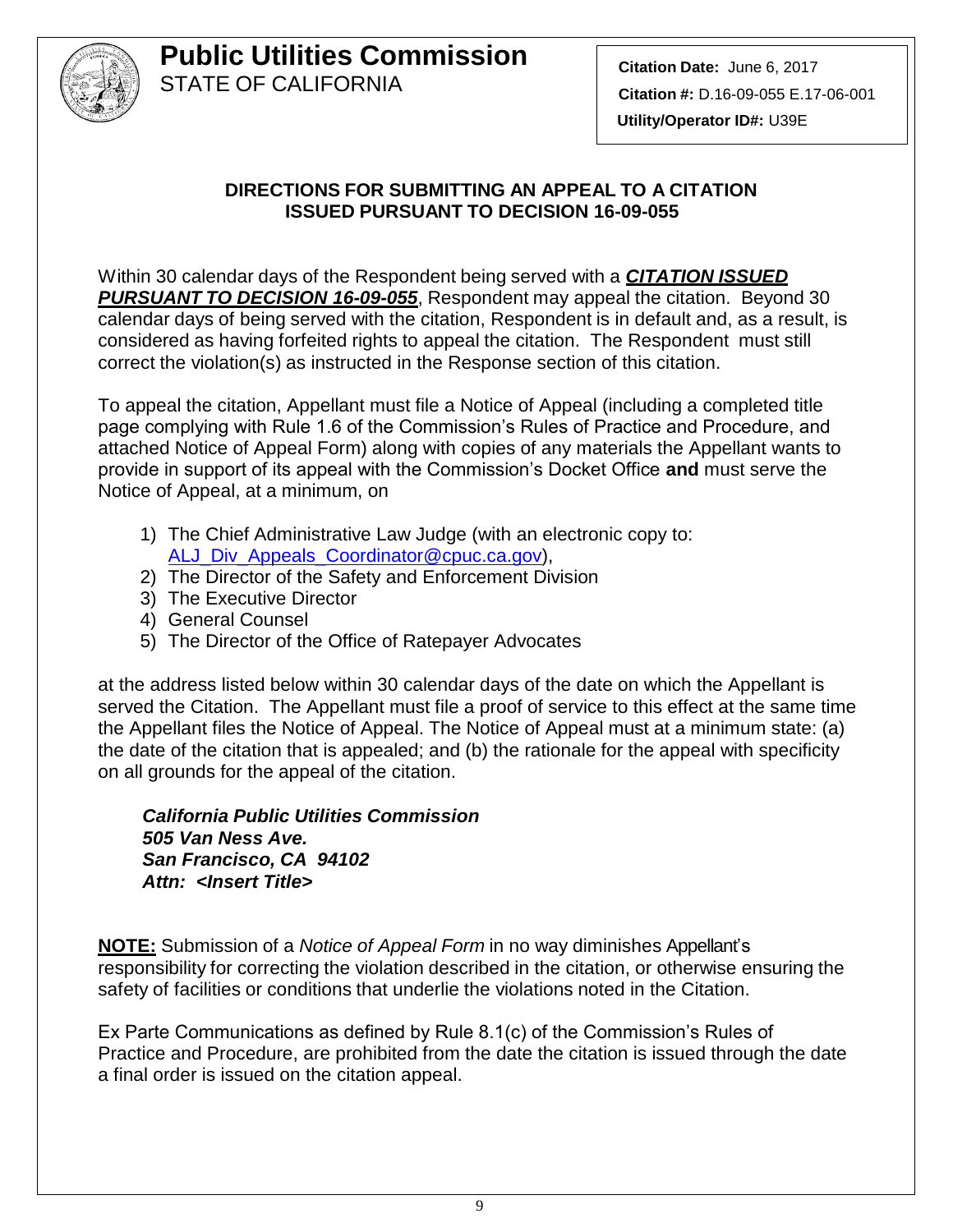

After receipt of the Appellant's *Notice of Appeal Form*, a hearing will be convened before an Administrative Law Judge. At least ten days before the date of the hearing, the Appellant will be notified and provided with the location, date, and time for the hearing. At the hearing,

- (a) Appellant may be represented by an attorney or other representative, but any such representation shall be at the sole expense of the Appellant;
- (b) Appellant may request a transcript of the hearing, but must pay for the cost of the transcript in accordance with the Commission's usual procedures;
- (c) Appellant is entitled to the services of an interpreter at the Commission's expense upon written request to the Chief Administrative Law Judge not less than five business days prior to the date of the hearing;
- (d) Appellant is entitled to a copy of or electronic reference to Resolution ALJ-299 Establishing Pilot Program Citation Appeal and General Order 156 Appellate Rules (Citation Appellate Rules); and
- (e) Appellant may bring documents to offer in evidence (Rule 13.6 (Evidence) of the Commission's Rules of Practice and Procedure applies) and/or call witnesses to testify on Appellant's behalf. At the Commission's discretion, the hearing in regard to the Appellant's appeal can be held in a CPUC hearing room at either of the following locations:

### **San Francisco**: **Los Angeles:**

San Francisco, CA 94102 Los Angeles, CA 90013

505 Van Ness Avenue 1988 1200 Vest 4th Street, Suite 500

The hearing(s) held in regard to the Appellant's appeal will be adjudicated in conformance with all applicable Public Utilities Code requirements.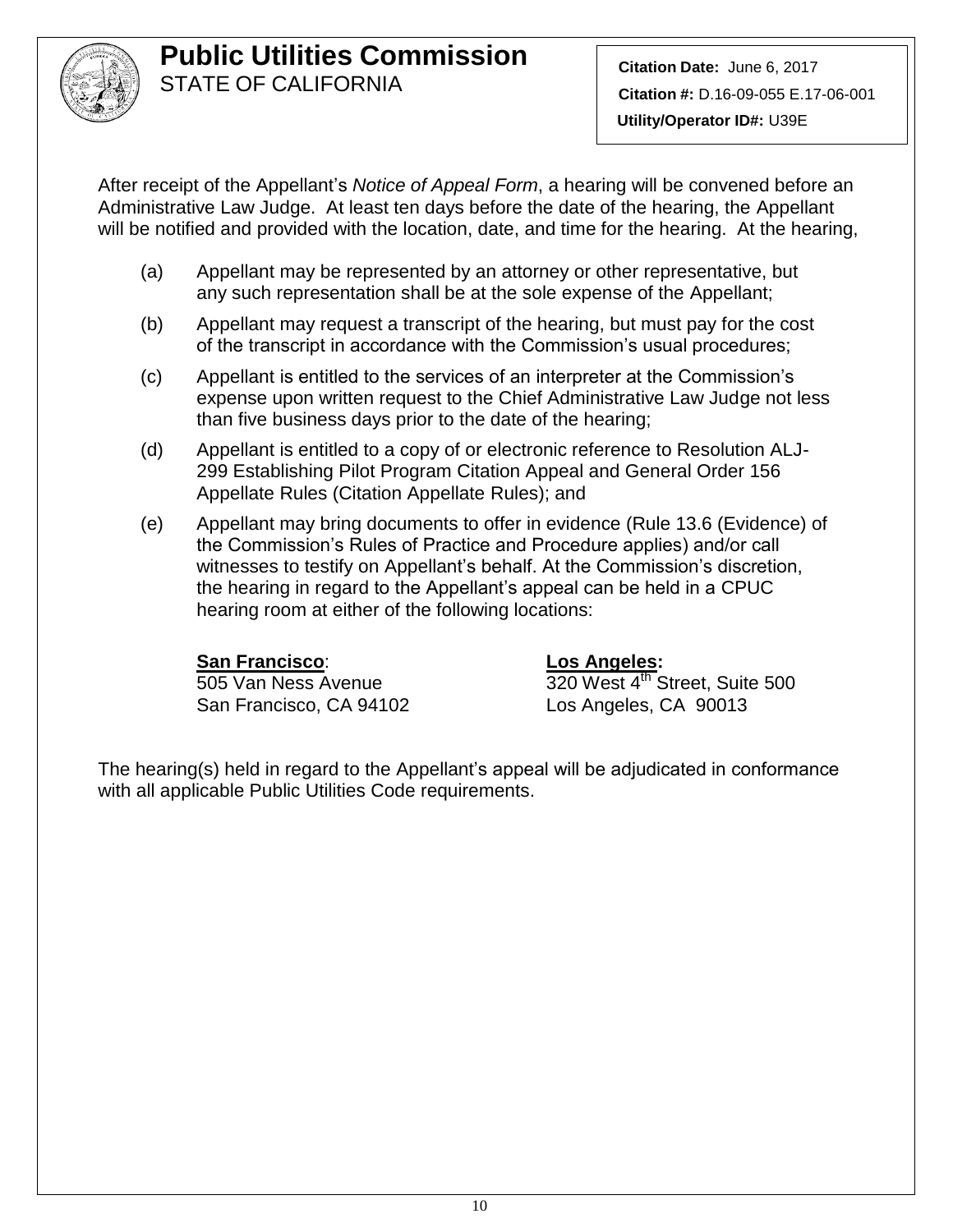

### **Notice of Appeal Form Appeal from Citation issued by Safety and Enforcement Division (Pursuant to Decision 16-09-055)**

| <b>Appellant:</b>                         |                                                   |
|-------------------------------------------|---------------------------------------------------|
|                                           | Citation Date: ________________________           |
| [Name]                                    | Citation #: D.16-09-055 _______________           |
|                                           | Utility/Operator ID#: \\square\\sqrtD#: \\sqrtD#! |
| [Title]                                   |                                                   |
| [Utility Name]                            |                                                   |
| [Mailing Address]                         |                                                   |
| [City, CA, Zip Code]                      |                                                   |
|                                           |                                                   |
|                                           |                                                   |
| [Utility/Operator Name] [Citation Number] |                                                   |
| and Enforcement Division"                 |                                                   |
|                                           |                                                   |

Statements supporting Appellant's Appeal of Citation (You may use additional pages if needed and/or attach copies of supporting materials along with this form).